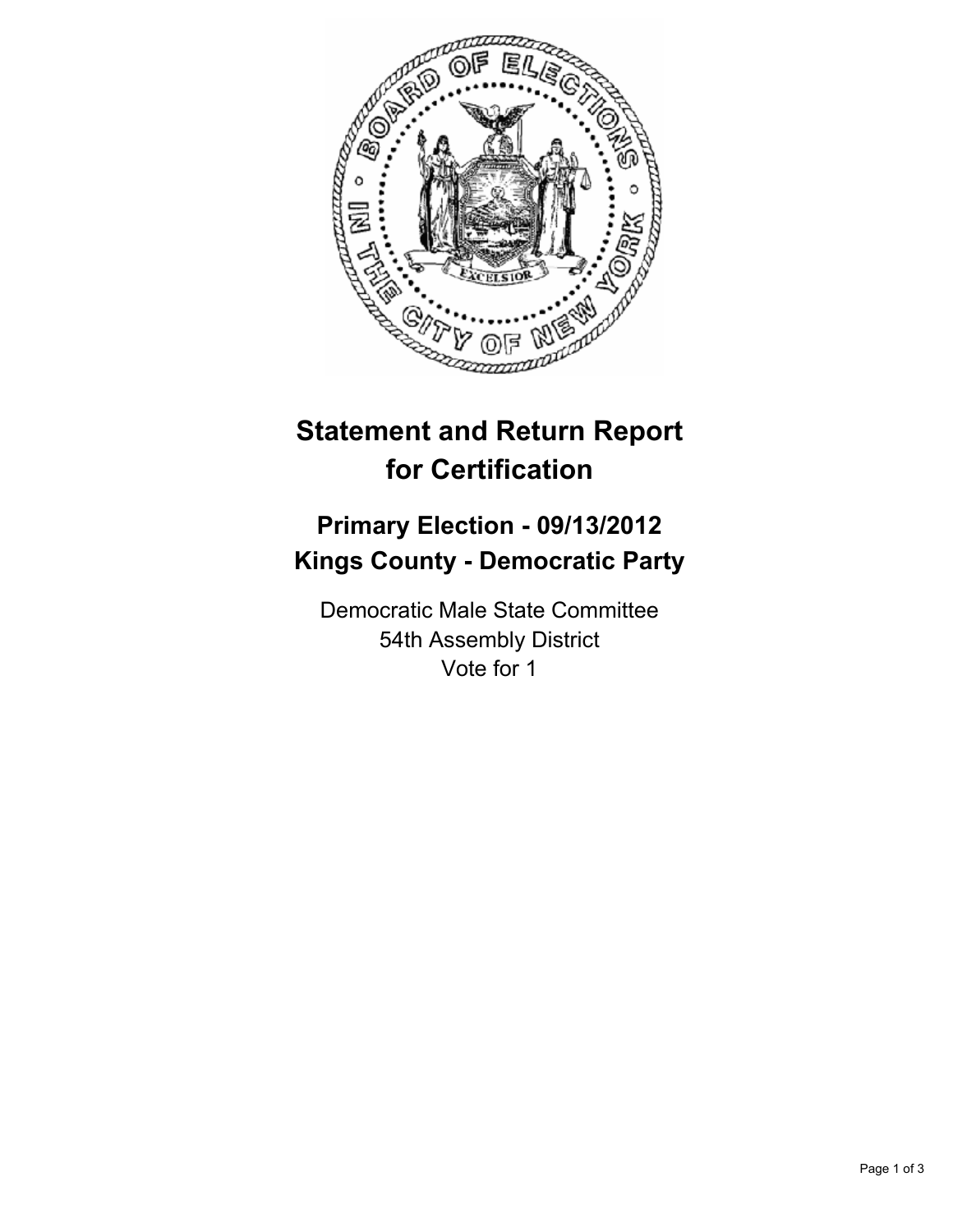

## **Assembly District 54**

| <b>PUBLIC COUNTER</b>                                    | 3,551    |
|----------------------------------------------------------|----------|
| <b>EMERGENCY</b>                                         | 0        |
| ABSENTEE/MILITARY                                        | 48       |
| <b>FEDERAL</b>                                           | 0        |
| <b>SPECIAL PRESIDENTIAL</b>                              | $\Omega$ |
| <b>AFFIDAVIT</b>                                         | 95       |
| <b>Total Ballots</b>                                     | 3,694    |
| Less - Inapplicable Federal/Special Presidential Ballots | 0        |
| <b>Total Applicable Ballots</b>                          | 3,694    |
| CYRIL F. JOSEPH                                          | 888      |
| ERIK MARTIN DILAN                                        | 2,281    |
| CURTIS ODOM (WRITE-IN)                                   |          |
| UNATTRIBUTABLE WRITE-IN (WRITE-IN)                       | 5        |
| <b>Total Votes</b>                                       | 3,175    |
| Unrecorded                                               | 519      |